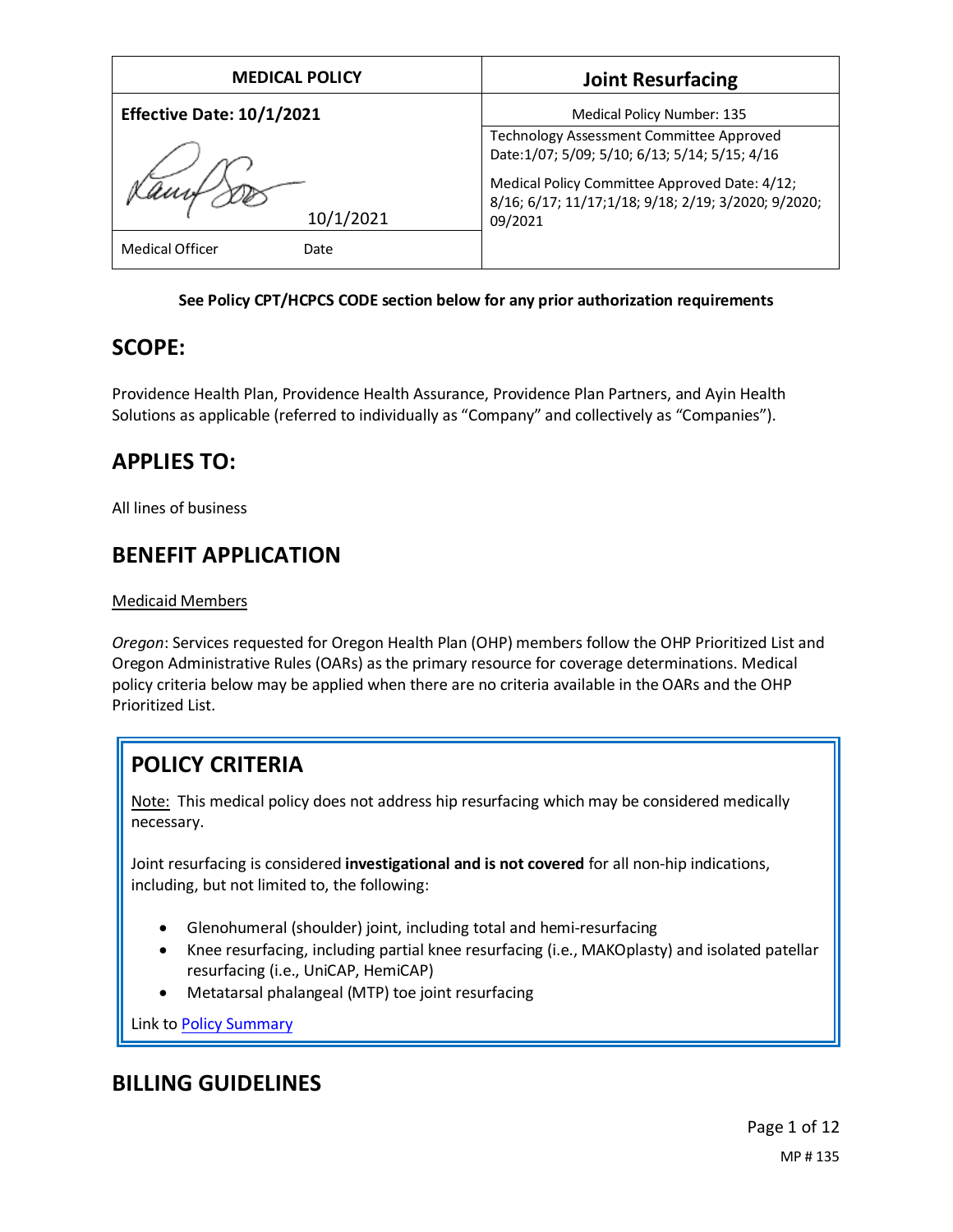Arthroplasty codes (ex., 27447) may not be used to report joint resurfacing. Any one of the unlisted codes noted below may be used to report joint resurfacing. If arthroplasty codes are billed in conjunction with joint resurfacing, other than the hip, then they will be denied as investigational and not covered.

If CPT code 20985 is billed for joint resurfacing, other than the hip, it will be denied as not covered.

The following HCPCS codes may be billed by the facility as part of the joint resurfacing procedure and are therefore not covered or separately reimbursable:

- C1776: Joint device (implantable)
- L8642: Hallux implant

## **CPT/HCPCS CODES**

| <b>All Lines of Business</b>                                                                         |                                                                                                                                                                                            |
|------------------------------------------------------------------------------------------------------|--------------------------------------------------------------------------------------------------------------------------------------------------------------------------------------------|
| <b>Prior Authorization Required</b>                                                                  |                                                                                                                                                                                            |
| C <sub>1776</sub>                                                                                    | Joint device (implantable)                                                                                                                                                                 |
| <b>Not Covered</b>                                                                                   |                                                                                                                                                                                            |
| S2900                                                                                                | Surgical techniques requiring use of robotic surgical system (list separately in addition<br>to code for primary procedure)                                                                |
| 0055T                                                                                                | Computer-assisted musculoskeletal surgical navigational orthopedic procedure, with<br>image-guidance based on CT/MRI images (List separately in addition to code for<br>primary procedure) |
| <b>Unlisted Codes</b>                                                                                |                                                                                                                                                                                            |
| All unlisted codes will be reviewed for medical necessity, correct coding, and pricing at the        |                                                                                                                                                                                            |
| claim level. If an unlisted code is billed related to services addressed in this policy then it will |                                                                                                                                                                                            |
| be denied as not covered.                                                                            |                                                                                                                                                                                            |
| 23929                                                                                                | Unlisted procedure, shoulder                                                                                                                                                               |
| 27599                                                                                                | Unlisted procedure, femur or knee                                                                                                                                                          |
| 28899                                                                                                | Unlisted procedure, foot or toes                                                                                                                                                           |

## **DESCRIPTION**

#### **Osteoarthritis (OA)**

Osteoarthritis (OA) is the most common form of articular disease, characterized by degenerative loss of articular cartilage, subchondral bony sclerosis, and cartilage and bone proliferation at the joint margins with subsequent osteophyte formation. Symptoms of OA include pain in and around the joint that worsens with weight bearing activities and improves with rest. Most commonly, OA affected individuals are older than 40 years old. Although the pathogenesis of OA is unknown, biomechanical stresses, biochemical changes, and genetic factors are possible causes. OA commonly affects the joints of the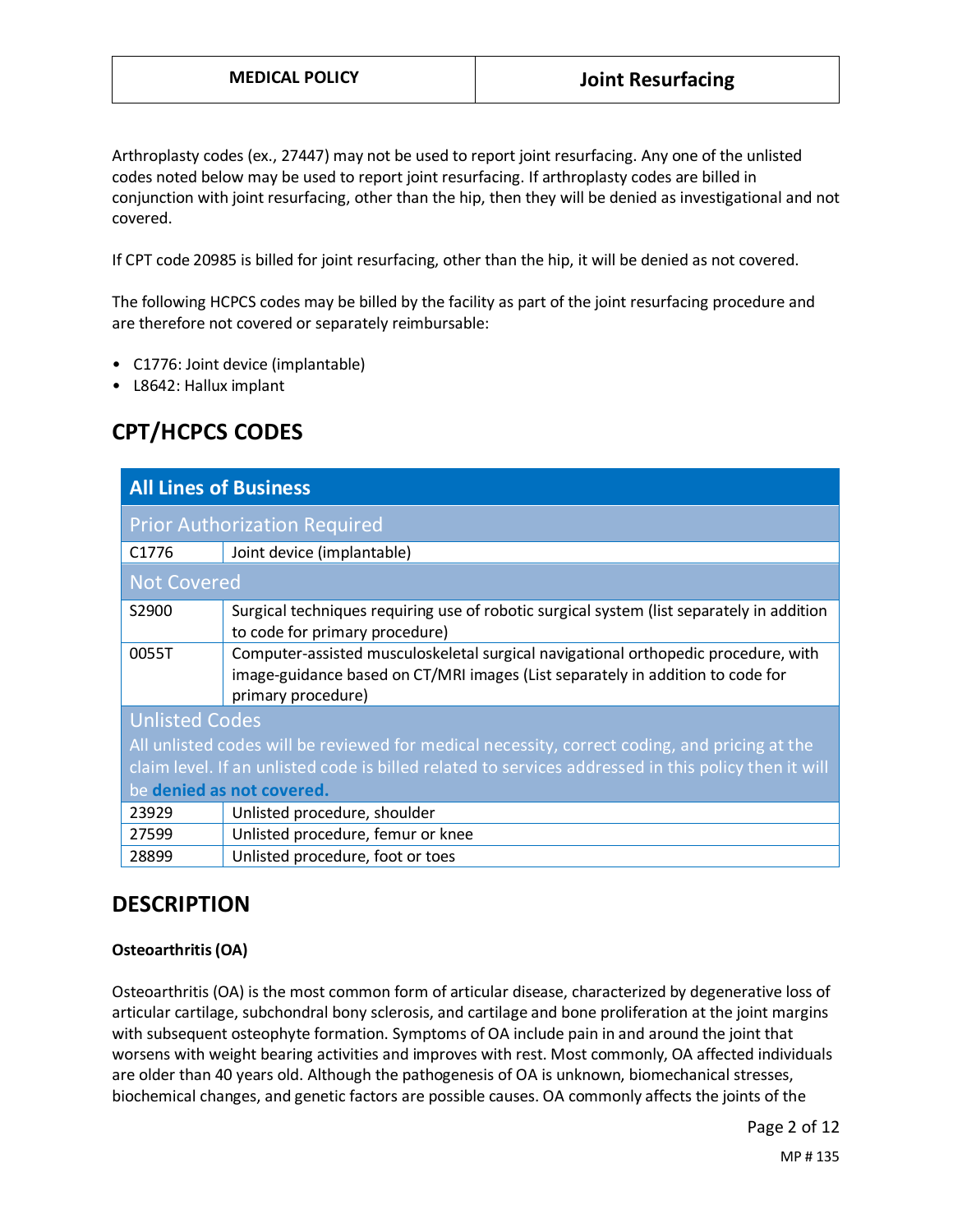appendicular skeleton, including the knee and hip. Treatment of OA includes physical therapy, exercise, nonprescription analgesics, and nonsteroidal anti-inflammatory drugs (NSAIDs). Joint replacement is a treatment option for OA that is refractory to more conservative therapies.

### **Joint Resurfacing**

Joint resurfacing has been purported as an alternative to joint replacement for the treatment of osteoarthritis. In contrast to total joint replacement, joint resurfacing only trims and smooths degenerated bone followed by the implantation of a prosthesis which covers and partially replaces the joint surface. Potential advantages of joint resurfacing over joint replacement include decreased risk of dislocation, more normal joint movement, and reversibility. Resurfacing is done by an orthopedic surgeon and can usually be performed in an outpatient setting under general anesthesia.

## **REVIEW OF EVIDENCE**

A review of the ECRI, Hayes, Cochrane, and PubMed databases was conducted regarding the use of shoulder, knee, metatarsal phalangeal, and facet joint resurfacing as a treatment for osteoarthritis. Below is a summary of the available evidence identified through August 2021.

### **Shoulder Resurfacing**

No recent (within the last 5 years) high-quality systematic reviews or randomized controlled trials evaluating glenohumeral (shoulder) resurfacing for the treatment of osteoarthritis.

The recent body of evidence evaluating shoulder resurfacing is limited to nonrandomized studies and case series.<sup>1-6</sup> The validity of this evidence is hindered due to several methodological limitations, including the nonrandomized retrospective designs, small sample sizes, and lack of statistical analyses. Although conflicting, the results of these studies suggest the evidence is not in favor of shoulder joint resurfacing. Sweet et al. concluded that humeral head resurfacing is effective for the treatment of glenohumeral osteoarthritis; however, the other nonrandomized studies found high rates of postoperative glenoid wear and erosion,<sup>2,4,5</sup> revision,<sup>1</sup> and reduced bone stock.<sup>3</sup> Furthermore, three studies concluded that the long-term impact of joint resurfacing is unclear and total glenohumeral joint replacement remains the best treatment option.<sup>2-4,6,7</sup>

#### **Knee Resurfacing**

#### Systematic Reviews

• In 2020, ECRI updated a product brief evaluating Makoplasty using the Mako Robotic Arm-assisted Surgery System (Stryker Corp.) for knee resurfacing.<sup>8</sup> In a literature search through September 2020, ECRI identified 3 systematic reviews, 4 nonrandomized comparison studies, and 3 cost-effectiveness studies reporting on 6,205 unique patients undergoing PKA and 8,307 unique patients undergoing TKA. The studies evaluated Makoplasty and conventional partial knee replacement (PKR) in terms of patient functional status, pain, and adverse events. Results from the six controlled studies included for review suggested improved implant positioning, though whether the Mako system leads to improved overall health outcomes has not been determined. The ECRI authors cited, "This is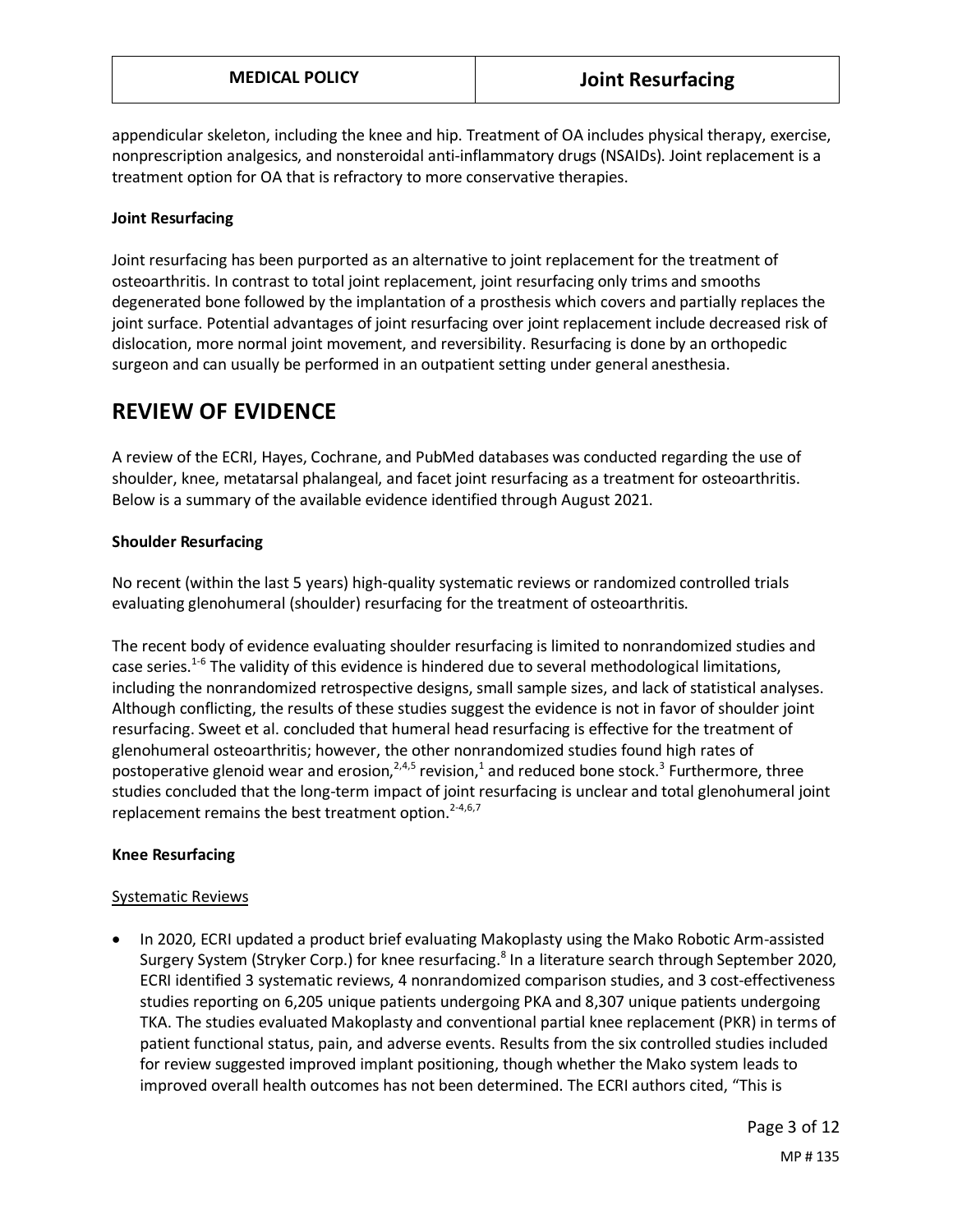because, despite having data on more than 14,000 patients, all studies reporting patient outcomes provided very-low-quality evidence. Three systematic reviews (SRs) did not perform meta-analysis, and very few of the included studies reported on patient outcomes; the SRs reported outcomes separately for each study. Results need further confirmation in randomized controlled trials (RCTs) comparing Mako with conventional TKA and PKA and reporting longer-term (>5 years) outcomes."

• In 2020, Hayes updated a health technology assessment evaluating partial knee arthroplasty with the Mako robotic-arm assisted surgery for the treatment of osteoarthritis.<sup>9</sup> The review included 5 studies (1 RCT, 1 retrospective cohort study, 1 retrospective registry analysis, 1 retrospective pretest/posttest study, and 1 prospective survey). Sample sizes ranged from 61 to 797. Follow-up times varied from 18 months to 5 years. Among the studies assessing knee function and pain, results were mixed and/or inconclusive. Revision rates from surgery ranged from 0% to 6%, at ≤5 years post-surgery follow-up. Reported complications among patients included ongoing knee pain (16%- 20%), wound infection (0.5%-5.2%), reoperations (1.9%-3.6%), and cellulitis (3%).

Hayes assessed the overall body of evidence to be of "very-low-quality" (3 "poor quality" studies and 2 "very poor quality" studies) due to significant methodological limitations in study design and a lack of prospective comparative trials. Hayes assigned a "D2" rating (insufficient evidence) concluding that "long-term follow-up is necessary to determine whether the higher accuracy in component positioning obtained with a robotic system translates into improvements in pain and reductions in revision over manual surgical procedures."

• In 2021, Hayes updated a comparative effectiveness review of patellofemoral arthroplasty (PFA) versus total knee arthroplasty (TKA) for isolated osteoarthritis (PFOA) of the knee.<sup>10</sup> The review included 8 studies (1 RCT, 4 retrospective cohort studies, 1 retrospective matched-pair comparative study, and 2 retrospective uncontrolled registry studies. Sample sizes ranged from 30 to 4634 and follow-up was at least 2 years. Outcomes of interest included improvements in pain and functioning, range of motion, revision rates and complications.

Studies assessing hospital length of stay (1 study) and pain outcomes (6 studies) reported mixed results. Studies assessing patient satisfaction (3 studies), operating times (1 study) and revision rates (6 studies) reported no significant differences between PFA and TKA. Seven of the 8 studies evaluating functional outcomes found improvements in patients undergoing TKA compared to those who received PFA. The overall quality of evidence was judged to be "poor" (1 "good quality" study and 7 "poor quality studies") with individual study weaknesses including small sample sizes, retrospective design, attrition, and lack of a comparator group, randomization or blinding.

Hayes assigned a "C" rating (potential but unproven benefit) for the use of PFA in patients with PFOA for whom previous treatments have failed. The review concluded that "uncertainty remains due to the low quality of the evidence primarily as a result of variability in treatment protocol, including implant type, comparator types, and outcome measures… contribut[ing] to a lack of clarity in the evidence about the clinical effectiveness of PFA."

• In 2018, Grassi and colleagues conducted of systematic review of overlapping meta-analyses comparing patellar resurfacing to patellar retention in primary total knee arthroplasty.<sup>11</sup> Investigators searched the literature through March 2017, systematically identified eligible studies (meta-analyses of RCTS or quasi-randomized controlled trials), assessed quality and extracted data.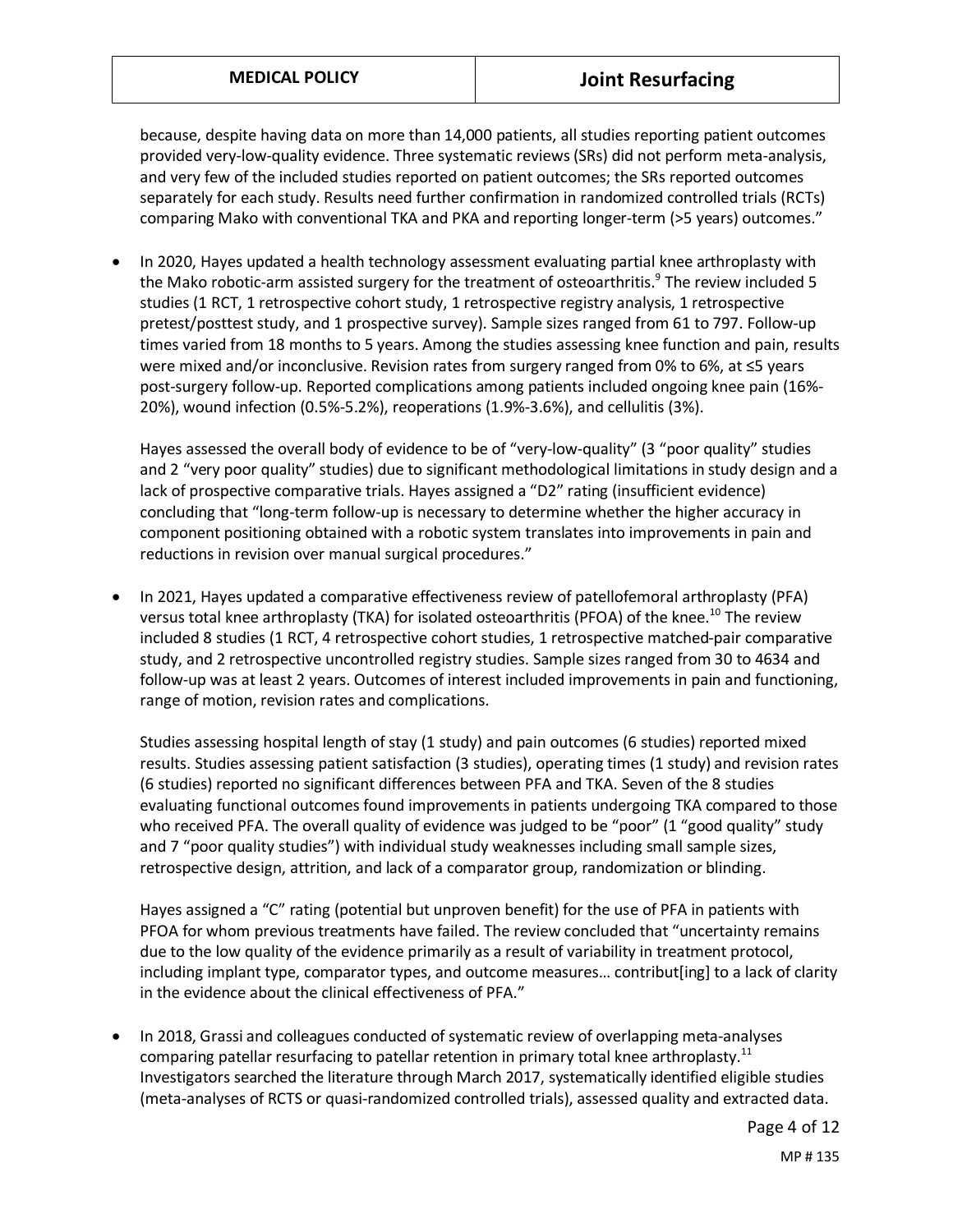The outcomes of interest were re-operations rate, complications, anterior knee pain, and functional scores. In total, 10 meta-analyses (collectively assessed to be of "moderate" quality) were included for review. Among patients receiving resurfacing, 2 studies reported significant improvements in Knee Society Score and 4 meta-analyses reported lower incidence of anterior knee pain. However, 6 studies described a greater risk of re-intervention in the non-resurfacing groups. The most relevant meta-analysis reported no differences in functional scores and incidence of anterior knee pain between treatment and control groups.

The generalizability of results is limited by the heterogeneous treatment parameters of studies included for review. Given this heterogeneity, pooling of results was impossible, and studies' most reliable findings were presented without statistical analysis. Only 1 of the 10 included studies performed a sensitivity analysis or a publication bias evaluation to address potential confounding. Investigators concluded that there is no clear superiority of patellar resurfacing compared to patellar retention.

• In 2016, van Jonbergen et al. conducted a systematic review to evaluate patient satisfaction and functional outcomes following secondary patellar resurfacing.<sup>12</sup> Independent reviewers systematically identified eligible studies, assessed quality, and extracted data. Study authors were also contacted, if necessary, for additional information or data. The outcomes of interest included patient satisfaction, functional measures, and reported complications.

Following systematic review, the authors identified 15 studies, encompassing 2 randomized controlled trials (RCTs) and 13 case series, as eligible for inclusion. Of 232 patients, 148 (64%) were satisfied with the outcomes of patellar resurfacing. Out of the 15 included studies, 8 reported knee specific function scores and a statistically significant improvement was found in all studies. A total of 11 studies evaluated complications and the number of knees requiring additional surgery following the resurfacing procedure. "Infection and impaired wound healing occurred in 6 (2.2%) of 266 patients, patellar instability in 6 (2.2%), and patellar fracture in 4 (1.5%). Other complications included hematoma (1 knee) and a stiff knee (1 knee). Further surgery was performed in 11 knees, with total knee revision in 7 knees. $"^{12}$ 

Methodological strengths of this systematic review include the gathering of evidence, assessment of quality, and extraction of data by several independent reviewers, and assessment of heterogeneity. Significant limitations were present due to the poor quality of many included studies (nonrandomized retrospective case series), small sample size, inadequate data reporting, and significant inter-study heterogeneity. Ultimately, the authors concluded "(b)ecause the available evidence is of generally low quality, the results of this systematic review only support a weak recommendation for secondary patellar resurfacing if patient satisfaction and clinically important improvement of functional outcomes are the desired endpoints. $"12"$ 

#### Randomized Controlled Trials (RCTs)

• In 2016, Eshnazarov et al. conducted a RCT to compare radiological outcomes after total knee arthroplasty (TKA) with or without patellar resurfacing in patients with grade IV osteoarthritis (OA) on patellofemoral joint.<sup>13</sup> A total of 123 patients with grade IV OA were enrolled. At the operating room, patients were randomly assigned to undergo patella resurfacing (n=62) or patella retention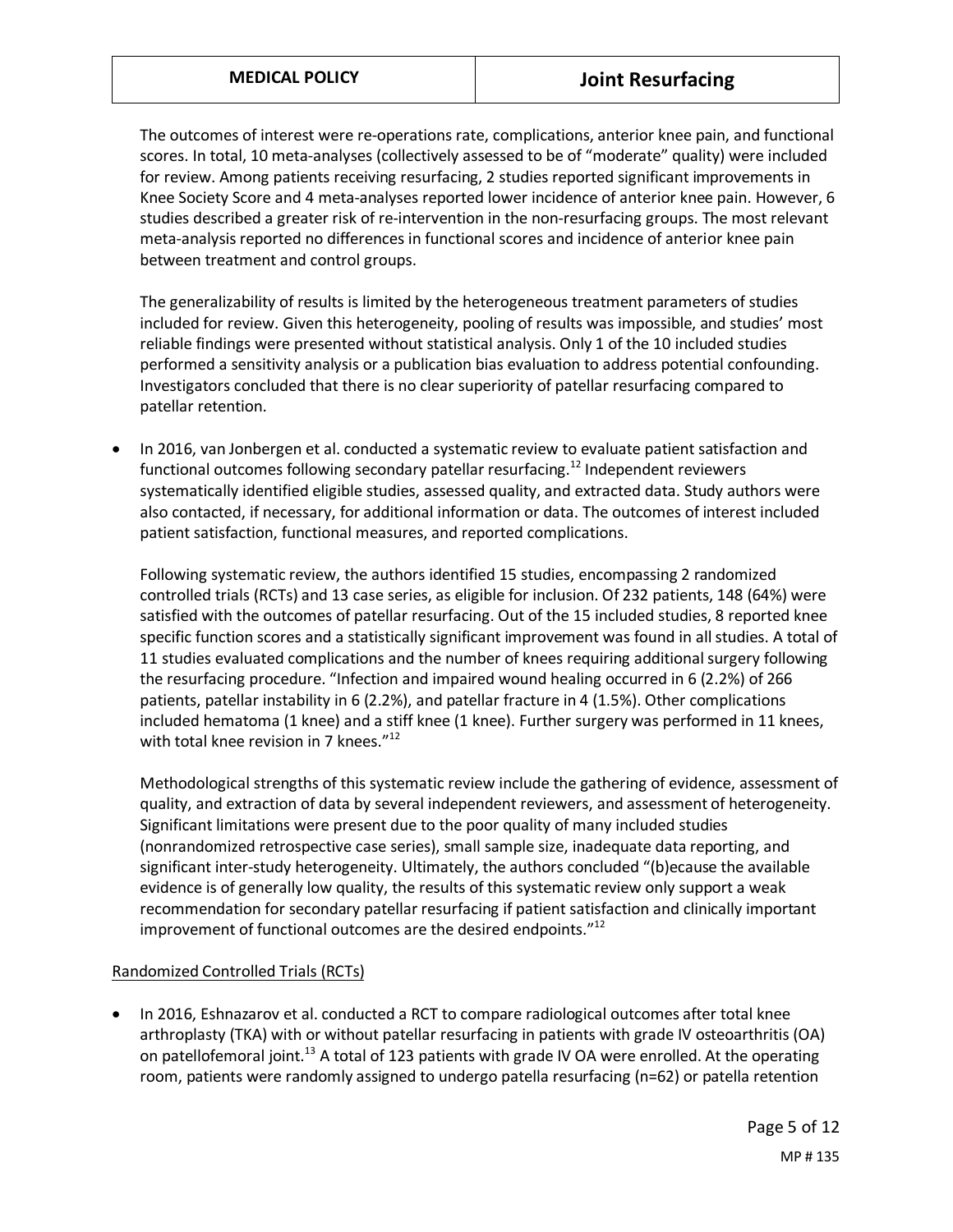(n=61). The primary outcome of interest was preoperative and postoperative radiological results (mechanical femorotibial angle, patellar tilt and congruence angles) between the two groups.

Of the 123 patients, 114 were available for 2 year follow-up (n=59 resurfacing; n=55 retention). Preoperative radiological measures showed no significant differences between groups for the 3 radiological outcomes. No statistically significant differences were found between groups for postoperative radiological assessment of patellar tilt (p=0.47), mechanical femorotibial angles (p=0.34), and congruence angle (p>0.05).

Strengths of this study include the randomized controlled design and extended 2-year follow-up. Methodological limitations are present due to the small sample size, lack of intention-to-treat analysis, and losses to follow-up. The authors concluded that "primary TKA (total knee arthroplasty) without patella resurfacing is a good treatment option in patients with high grade osteoarthritis of the patellofemoral joint."<sup>13</sup>

• In 2016, Ali and colleagues conducted a randomized study to compare the outcome of knee pain after total knee arthroplasty (TKA) with and without patellar resurfacing.<sup>14</sup> The authors prospectively enrolled 74 patients with primary osteoarthritis who underwent TKA. The patients were then randomized to patellar resurfacing or no resurfacing. The preoperative outcomes of interest included visual analog scale (VAS) pain score, knee injury and osteoarthritis outcome score (KOOS), and physical performance measures. Postoperative outcomes included VAS pain score, KOOS, patient satisfaction, and physical performance measures at 3, 12, and 72 months postoperatively.

The results indicated no statistically significant differences between the resurfacing and no resurfacing groups for VAS pain, patient satisfaction, and KOOS at 3, 12, and 72 months postoperatively. Furthermore, no significant differences were identified between groups for physical performance measurers. Additionally, no secondary resurfacing was performed in the group with no resurfacing during the 72 months follow-up.

This study has several methodological strengths, including:

- o Randomized controlled robust study design
- o The use of intention-to-treat analysis
- o Use of an internationally validated index for scoring pain and function
- o Adequately powered to determine a clinically relevant difference

Limitations include the shorter-follow up period, small sample size, and subjective primary outcome measure. The authors concluded, "(p)atellar resurfacing in primary Triathlon CR TKA is of no advantage regarding pain, physical performance, KOOS 5 subscales, or patient satisfaction compared to no resurfacing. None of the patients were reoperated with secondary addition of a patellar component within 6 years. According to these results, routine patellar resurfacing in primary Triathlon TKA appears to be unnecessary."<sup>14</sup>

• In 2016, Aunan et al. conducted a randomized double-blind study to evaluate patellar resurfacing in total knee arthroplasty (TKA).<sup>15</sup> A total of 129 knees in 115 patients were enrolled and evaluated at 1 year and 3 years postoperatively. Immediately before operation, patients were randomized to patellar resurfacing or no patellar resurfacing. Throughout the study, the patients and the outcome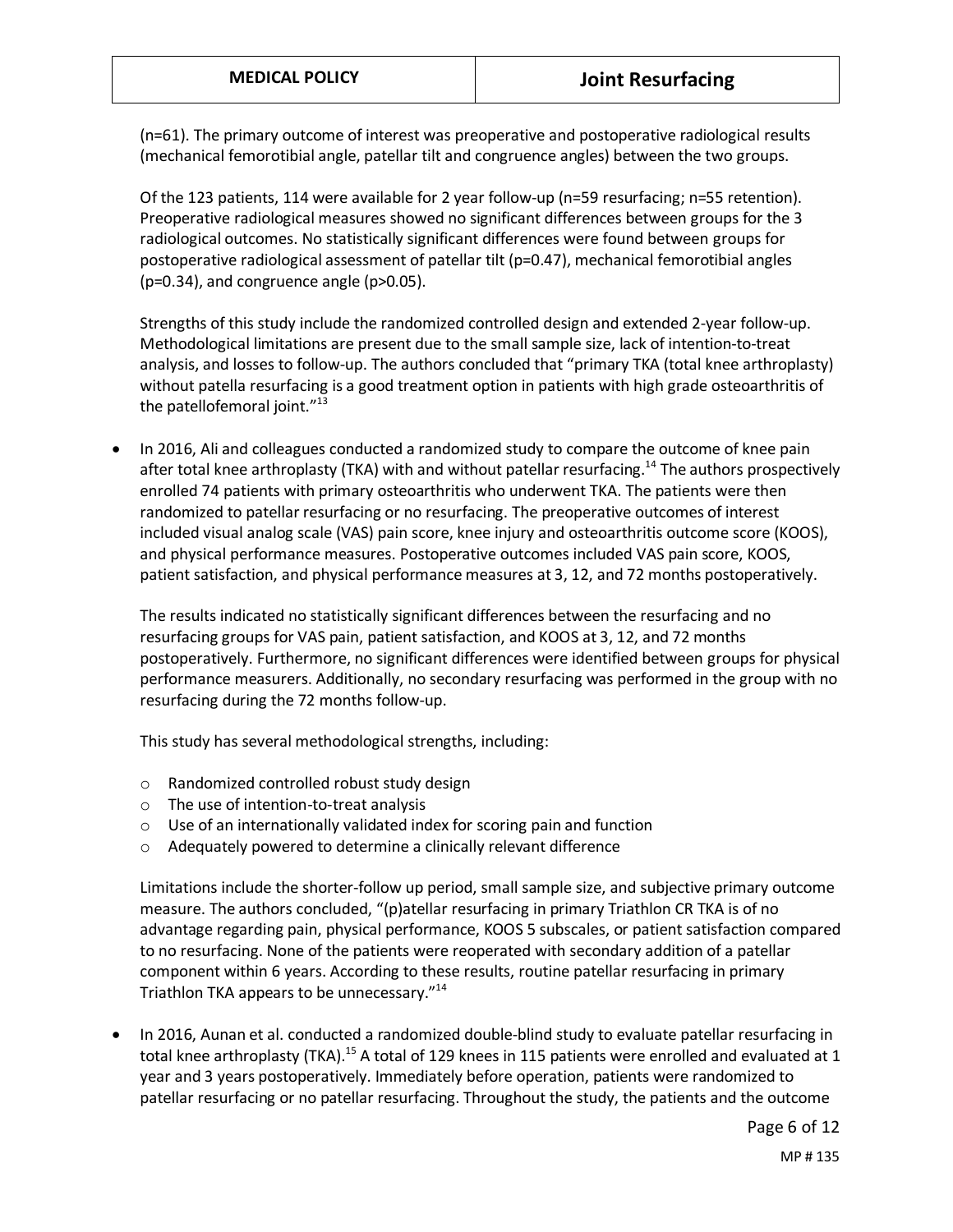assessor were blind regarding the randomization allocation. The primary outcome measure was the knee injury and osteoarthritis outcome score (KOOS). Secondary outcome measures included the knee society score (KSS), the Oxford knee score, and patient satisfaction measured with a visual analog scale (VAS).

The postoperative mean subscores for the KOOS were statistically significantly different between groups, in favor of patellar resurfacing. "The greatest difference between the 2 groups at 3 years after surgery was seen in the subscore sport/recreation, with a 10-point difference between the groups (p = 0.01). In the other subscores, the differences were 8 points for knee-related QoL (p = 0.03), 6 points for pain ( $p = 0.02$ ), and 5 points for symptoms ( $p = 0.04$ ). In the subscore for ADL, there was a 5-point difference between the 2 groups, but this was not statistically significant ( $p =$ 0.06)."<sup>15</sup> However, no statistically significant differences between groups were observed for the KSS, Oxford knee score, or patient satisfaction.

Strengths of this study include the randomized controlled design, blinding of patients and outcome assessors, extended 3-year follow-up, and use of intention-to-treat analysis. Methodological limitations are present in the small sample size, losses to follow-up, and subjective primary outcome measure. The authors concluded, "(i)n the present study, the KOOS--but no other outcome measure used--indicated that patellar resurfacing may be beneficial in TKA."<sup>15</sup>

#### Nonrandomized Studies

Six additional nonrandomized observational studies were identified which evaluated patellar resurfacing as the primary treatment of knee osteoarthritis or as an adjunct to total knee replacement.<sup>16-21</sup> Although 5 out of the 6 studies concluded results in favor of patellar resurfacing, the methodological limitations of these studies (nonrandomized design, small sample sizes, lack of statistical analysis, short-term followup) significantly affect the validity of these conclusions.

#### **Metatarsal Phalangeal (MTP) Joint Resurfacing**

The evidence review identified no current (within the last 5 years) systematic reviews or randomized controlled trials evaluating metatarsal phalangeal (MTP) joint resurfacing for the treatment of osteoarthritis.

A total of 9 nonrandomized studies were identified which evaluated MTP joint resurfacing for the treatment of toe joint osteoarthritis, specifically hallux rigidus.<sup>22-30</sup> Although the studies suggest MTP joint resurfacing may be efficacious, the studies' retrospective design and small sample sizes (n < 60) significantly limits generalizability. Additional, high-quality studies (randomized, controlled, blinded) are required to support the safety, efficacy, and medical necessity of resurfacing of the metatarsal phalangeal joint.

## **CLINICAL PRACTICE GUIDELINES**

No clinical practice guidelines were identified which addressed metatarsal phalangeal (MTP) joint resurfacing.

#### **Shoulder Resurfacing**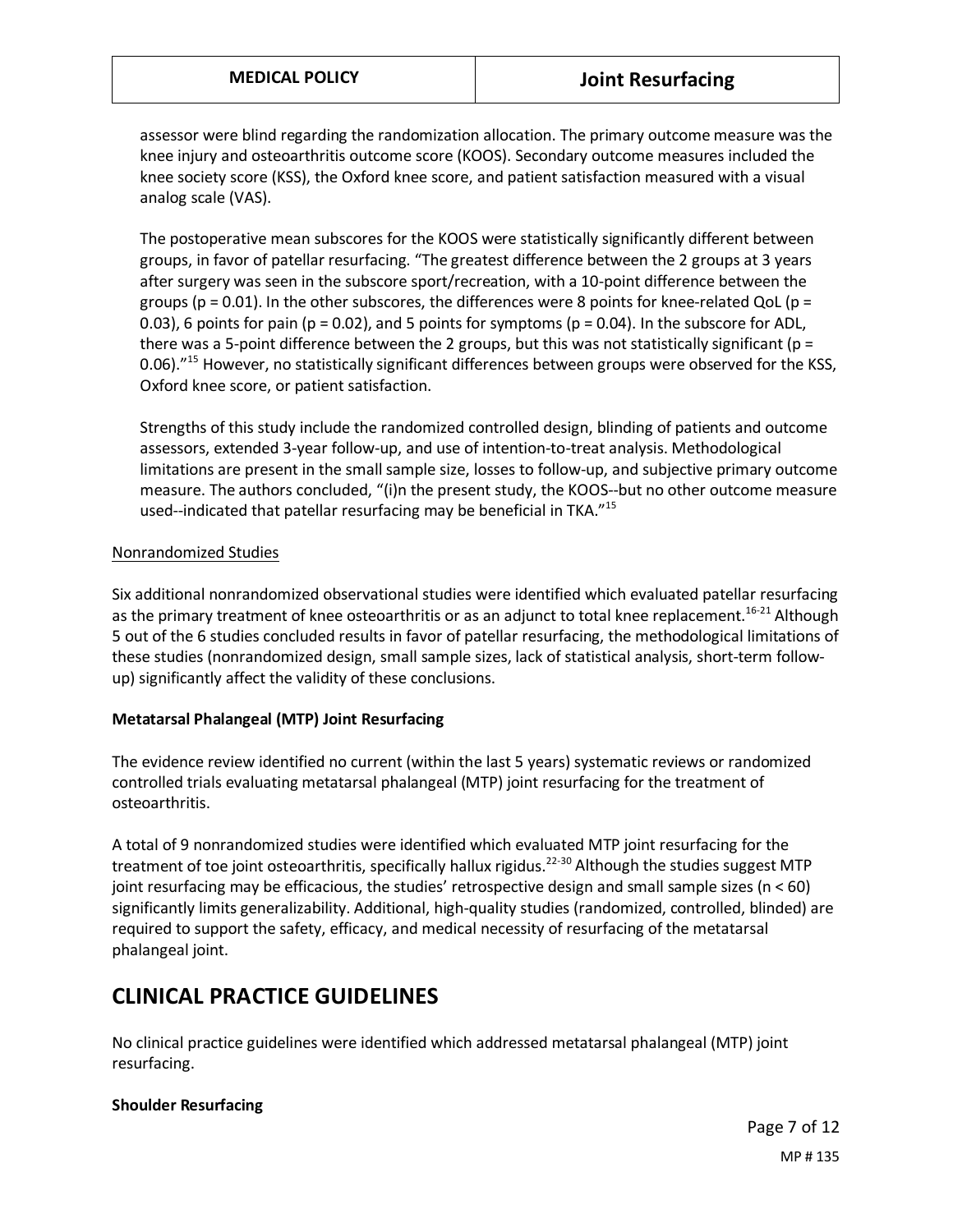#### American Academy of Orthopedic Surgeons

The 2009 (reaffirmed 2014) AAOS evidence-based clinical practice guideline for the treatment of glenohumeral joint (shoulder) osteoarthritis, concluded the following regarding resurfacing: $31$ 

"The body of evidence supports the use of total shoulder arthroplasty or hemiarthroplasty for glenohumeral osteoarthritis. However, there is no reliable evidence for the use of humeral resurfacing in the existing literature for the treatment of glenohumeral joint osteoarthritis." The AAOS guideline suggests further "trials designed to collect prospective data on resurfacing arthroplasty and to evaluate the indications for resurfacing."

#### **Knee Resurfacing**

#### American Academy of Orthopedic Surgeons

The 2015 AAOS evidence-based clinical practice guideline for the surgical management of osteoarthritis of the knee concluded, "(s)trong evidence supports no difference in pain or function with or without patellar resurfacing in TKA (total knee arthroplasty)."<sup>32</sup> Strength of recommendation: strong evidence.

## **CENTERS FOR MEDICARE & MEDICAID**

As of August 2021, no Centers for Medicare & Medicaid (CMS) coverage guidance was identified which addresses glenohumeral, knee, or metatarsal phalangeal joint resurfacing for osteoarthritis.

## <span id="page-7-0"></span>**POLICY SUMMARY**

The evidence is insufficient to support the safety and efficacy of glenohumeral joint resurfacing for osteoarthritis (OA). Additional studies of good methodological quality are required to establish the clinical utility of this treatment modality for OA. Additionally, the American Academy of Orthopedic Surgeons concludes there is no reliable evidence to support resurfacing of the glenohumeral joint. For these reasons, glenohumeral joint resurfacing is considered investigational and is not covered.

The inconsistent evidence from recent randomized controlled trials and the results of systematic reviews suggest patellar resurfacing is not efficacious for the treatment of pain due to knee osteoarthritis. There is also insufficient evidence to support the clinical validity and clinical utility of patellar resurfacing as an adjunct to total knee arthroplasty (TKR). Furthermore, the American Academy of Orthopedic Surgeons identified strong evidence that supports no difference in pain or function with or without patellar resurfacing in total knee arthroplasty. Therefore, patellar resurfacing is considered investigational and is not covered.

There is insufficient evidence to support the safety, efficacy, and clinical utility of resurfacing of the metatarsal phalangeal (MTP) joint to treat toe osteoarthritis (i.e., hallux rigidus). The body of evidence is limited to small, non-randomized studies which do not permit meaningful conclusions. Additional studies of high methodological quality are required to support the medical necessity of MTP joint resurfacing. No evidence-based clinical practice guidelines were identified which evaluate the use of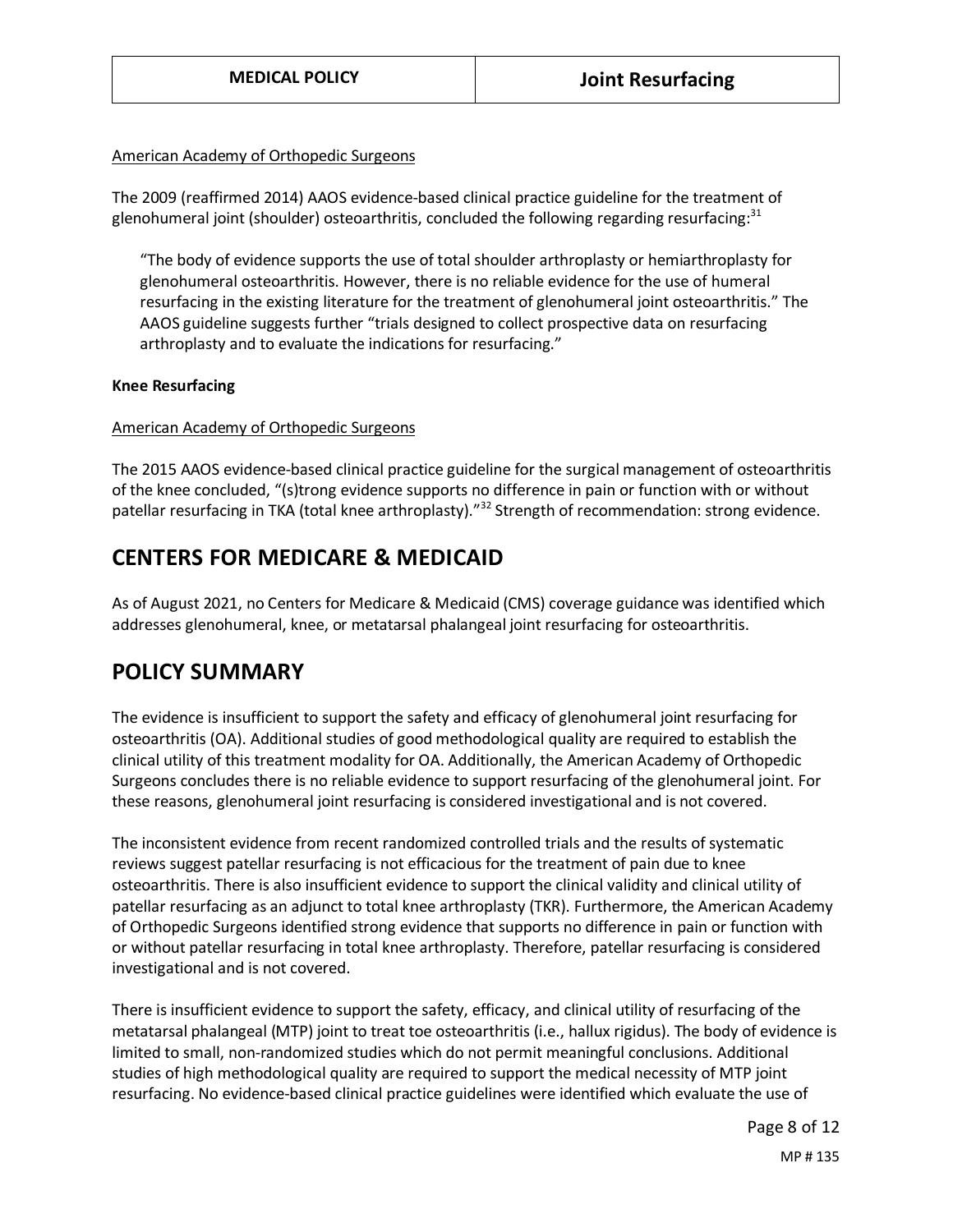MTP joint resurfacing to treat osteoarthritis. Thus, MTP joint resurfacing is considered investigational and is not covered.

## **INSTRUCTIONS FOR USE**

Company Medical Policies serve as guidance for the administration of plan benefits. Medical policies do not constitute medical advice nor a guarantee of coverage. Company Medical Policies are reviewed annually and are based upon published, peer-reviewed scientific evidence and evidence-based clinical practice guidelines that are available as of the last policy update. The Companies reserve the right to determine the application of Medical Policies and make revisions to Medical Policies at any time. Providers will be given at least 60-days notice of policy changes that are restrictive in nature.

The scope and availability of all plan benefits are determined in accordance with the applicable coverage agreement. Any conflict or variance between the terms of the coverage agreement and Company Medical Policy will be resolved in favor of the coverage agreement.

## **REGULATORY STATUS**

### U.S. Food and Drug Administration (FDA)

#### **Shoulder Resurfacing Prostheses**

Shoulder resurfacing prostheses are approved under the FDA 510(k) premarket notification process. These devices are classified as prosthesis, shoulder, semi-constrained, metal/polymer, uncemented under product code "MBF". Additional information may be found by searching the FDA 510(k) database for the MBF product code.

#### **Knee Resurfacing Prostheses**

Knee resurfacing prostheses are approved under the FDA 510(k) premarket notification process. These devices are classified as knee joint patella-femoral resurfacing prostheses under the product code "KRR". Additional information may be found by searching the FDA 510(k) database for the KRR product code.

#### **Metatarsal Phalangeal (MTP) Joint Resurfacing Prostheses**

MTP joint resurfacing prostheses are approved under the FDA 510(k) premarket notification process. These devices are classified as prosthesis, toe, phalangeal under product code "KWD". Additional information may be found by searching the FDA 510(k) database for the KWD product code.

#### Mental Health Parity Statement

Coverage decisions are made on the basis of individualized determinations of medical necessity and the experimental or investigational character of the treatment in the individual case. In cases where medical necessity is not established by policy for specific treatment modalities, evidence not previously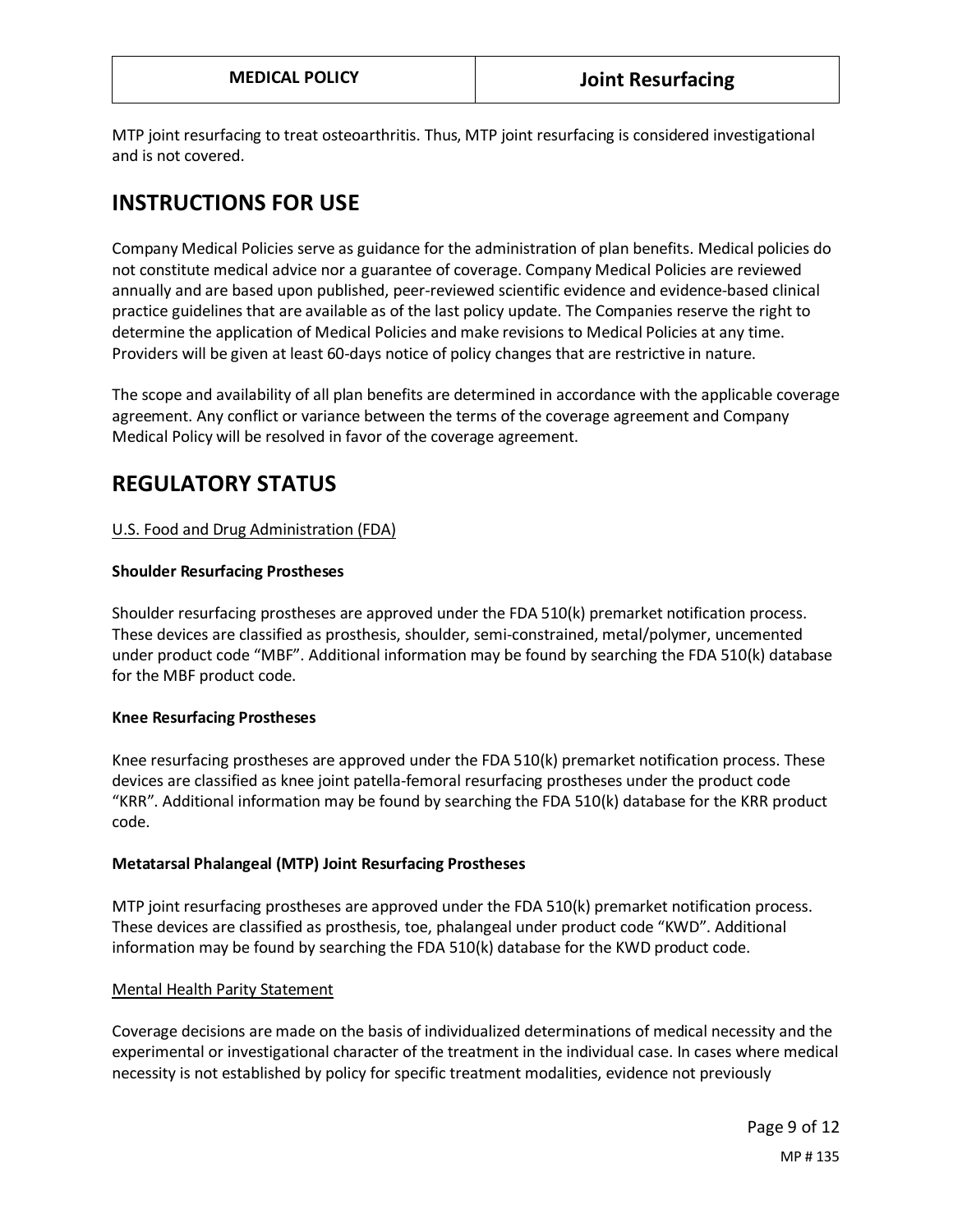considered regarding the efficacy of the modality that is presented shall be given consideration to determine if the policy represents current standards of care.

## **REFERENCES**

- 1. Geervliet PC, van den Bekerom MPJ, Spruyt P, Curvers M, van Noort A, Visser CPJ. Outcome and revision rate of uncemented glenohumeral resurfacing (C.A.P.) after 5-8 years. *Archives of orthopaedic and trauma surgery.* 2017;137(6):771-778.
- 2. Merolla G, Bianchi P, Lollino N, Rossi R, Paladini P, Porcellini G. Clinical and radiographic midterm outcomes after shoulder resurfacing in patients aged 50 years old or younger. *Musculoskeletal surgery.* 2013;97 Suppl 1:23-29.
- 3. Schmidutz F, Sprecher CM, Milz S, Gohlke F, Hertel R, Braunstein V. Resurfacing of the humeral head: An analysis of the bone stock and osseous integration under the implant. *Journal of orthopaedic research : official publication of the Orthopaedic Research Society.* 2015;33(9):1382- 1390.
- 4. Smith T, Gettmann A, Wellmann M, Pastor F, Struck M. Humeral surface replacement for osteoarthritis. *Acta orthopaedica.* 2013;84(5):468-472.
- 5. Soudy K, Szymanski C, Lalanne C, et al. Results and limitations of humeral head resurfacing: 105 cases at a mean follow-up of 5 years. *Orthopaedics & traumatology, surgery & research : OTSR.* 2017;103(3):415-420.
- 6. Sweet SJ, Takara T, Ho L, Tibone JE. Primary partial humeral head resurfacing: outcomes with the HemiCAP implant. *The American journal of sports medicine.* 2015;43(3):579-587.
- 7. Buchner M, Eschbach N, Loew M. Comparison of the short-term functional results after surface replacement and total shoulder arthroplasty for osteoarthritis of the shoulder: a matched-pair analysis. *Archives of orthopaedic and trauma surgery.* 2008;128(4):347-354.
- 8. ECRI Institute. Mako Robotic Arm-assisted Surgery System (Stryker Corp.) for Total or Partial Knee Arthroplasty. Published 07/08/2013 | Updated 10/26/2020. [https://www.ecri.org/components/ProductBriefs/Pages/25529.aspx?tab=1.](https://www.ecri.org/components/ProductBriefs/Pages/25529.aspx?tab=1) Accessed 08/30/2021.
- 9. Hayes Inc. Health Technology Assessment. Partial Knee Arthroplasty with the Mako Robotic-Arm Assisted Surgery (Stryker) for Treatment of Osteoarthritis. Aug 22, 2018. Annual Review: Dec 8, 2020[. https://evidence.hayesinc.com/report/htb.makoplasty2037.](https://evidence.hayesinc.com/report/htb.makoplasty2037) Accessed 08/30/2021.
- 10. Hayes Inc. Comparative Effectiveness Review of Pellofemoral Arthroplasty for Isolated Osteoarthritis of the Knee. Nov 27, 2018. Annual Review: April 21, 2021. [https://evidence.hayesinc.com/report/dir.patelloknee1324.](https://evidence.hayesinc.com/report/dir.patelloknee1324) Accessed 08/30/2021.
- 11. Grassi A, Compagnoni R, Ferrua P, et al. Patellar resurfacing versus patellar retention in primary total knee arthroplasty: a systematic review of overlapping meta-analyses. *Knee Surgery, Sports Traumatology, Arthroscopy.* 2018:1-13.
- 12. van Jonbergen HP, Boeddha AV, JJ MvR. Patient Satisfaction and Functional Outcomes Following Secondary Patellar Resurfacing. *Orthopedics.* 2016;39(5):e850-856.
- 13. Eshnazarov KE, Seon JK, Song EK. Comparison of Radiological Assessments Patellar Resurfacing with Retention for Grade IV Osteoarthritis in Patellofemoral Joint accomplished Total Knee Arthroplasty. *Vestnik rentgenologii i radiologii.* 2016;97(1):28-32.
- 14. Ali A, Lindstrand A, Nilsdotter A, Sundberg M. Similar patient-reported outcomes and performance after total knee arthroplasty with or without patellar resurfacing. *Acta orthopaedica.* 2016;87(3):274-279.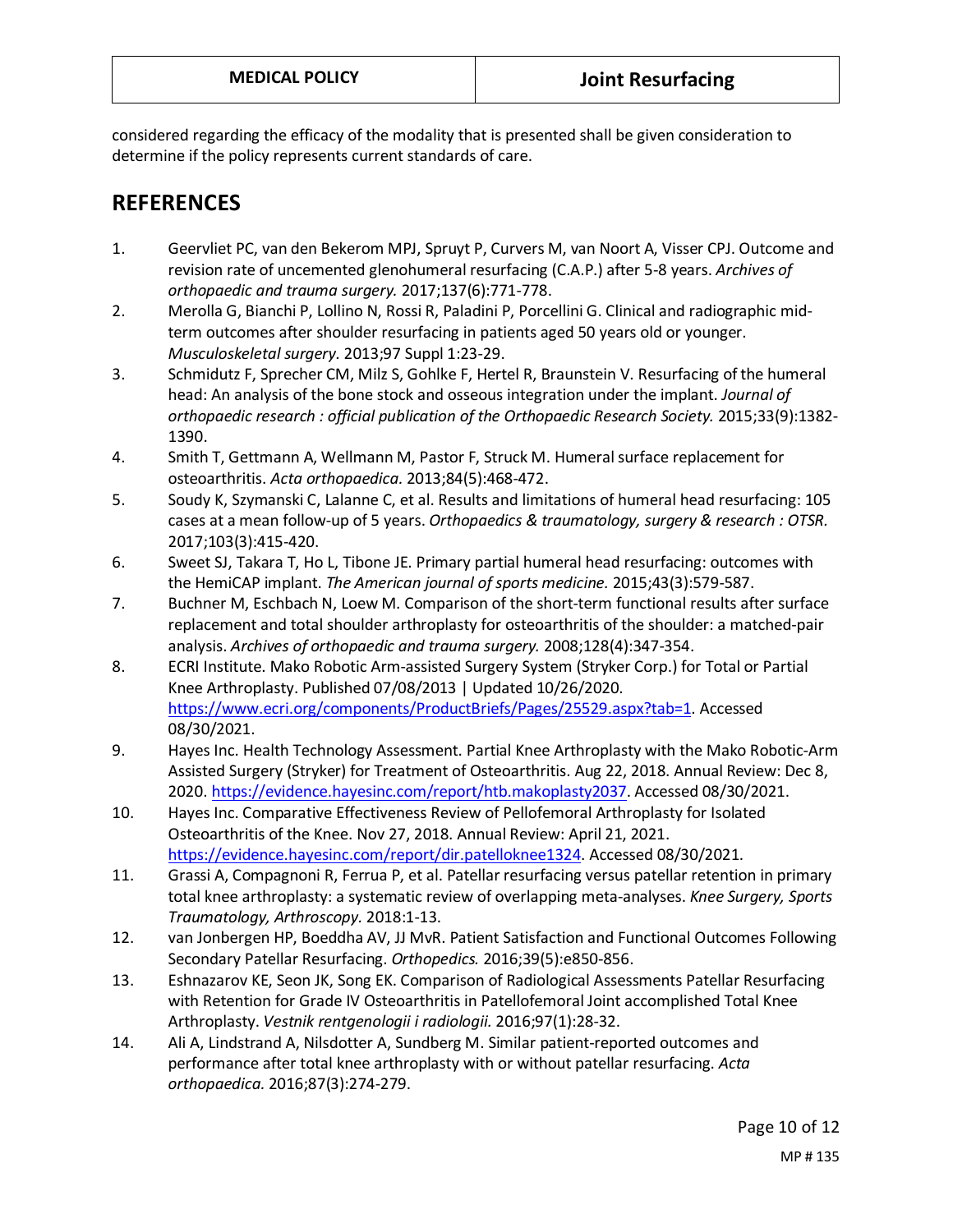- 15. Aunan E, Naess G, Clarke-Jenssen J, Sandvik L, Kibsgard TJ. Patellar resurfacing in total knee arthroplasty: functional outcome differs with different outcome scores: A randomized, doubleblind study of 129 knees with 3 years of follow-up. *Acta orthopaedica.* 2016;87(2):158-164.
- 16. Toro-Ibarguen AN, Navarro-Arribas R, Pretell-Mazzini J, Prada-Canizares AC, Jara-Sanchez F. Secondary Patellar Resurfacing as a Rescue Procedure for Persistent Anterior Knee Pain After Primary Total Knee Arthroplasty: Do Our Patients Really Improve? *The Journal of arthroplasty.* 2016;31(7):1539-1543.
- 17. Laursen JO. High mid-term revision rate after treatment of large, full-thickness cartilage lesions and OA in the patellofemoral joint using a large inlay resurfacing prosthesis: HemiCAP-Wave(R). *Knee surgery, sports traumatology, arthroscopy : official journal of the ESSKA.* 2017;25(12):3856- 3861.
- 18. Dhollander AA, Almqvist KF, Moens K, et al. The use of a prosthetic inlay resurfacing as a salvage procedure for a failed cartilage repair. *Knee surgery, sports traumatology, arthroscopy : official journal of the ESSKA.* 2015;23(8):2208-2212.
- 19. Bollars P, Bosquet M, Vandekerckhove B, Hardeman F, Bellemans J. Prosthetic inlay resurfacing for the treatment of focal, full thickness cartilage defects of the femoral condyle: a bridge between biologics and conventional arthroplasty. *Knee surgery, sports traumatology, arthroscopy : official journal of the ESSKA.* 2012;20(9):1753-1759.
- 20. Imhoff AB, Feucht MJ, Meidinger G, Schottle PB, Cotic M. Prospective evaluation of anatomic patellofemoral inlay resurfacing: clinical, radiographic, and sports-related results after 24 months. *Knee surgery, sports traumatology, arthroscopy : official journal of the ESSKA.* 2015;23(5):1299-1307.
- 21. Clement N, Howard T, Immelman R, et al. Patellofemoral arthroplasty versus total knee arthroplasty for patients with patellofemoral osteoarthritis: equal function and satisfaction but higher revision rate for partial arthroplasty at a minimum eight years' follow-up. *Bone Joint J.* 2019;101(1):41-46.
- 22. Hilario H, Garrett A, Motley T, Suzuki S, Carpenter B. Ten-Year Follow-Up of Metatarsal Head Resurfacing Implants for Treatment of Hallux Rigidus. *The Journal of foot and ankle surgery : official publication of the American College of Foot and Ankle Surgeons.* 2017;56(5):1052-1057.
- 23. Mermerkaya MU, Adli H. A comparison between metatarsal head-resurfacing hemiarthroplasty and total metatarsophalangeal joint arthroplasty as surgical treatments for hallux rigidus: a retrospective study with short- to midterm follow-up. *Clinical interventions in aging.* 2016;11:1805-1813.
- 24. Circi E, Tuzuner T, Sukur E, Baris A, Kanay E. Metatarsal head resurfacing arthroplasty in the treatment of hallux rigidus: is it reliable treatment option? *Musculoskeletal surgery.* 2016;100(2):139-144.
- 25. Erdil M, Elmadag NM, Polat G, et al. Comparison of arthrodesis, resurfacing hemiarthroplasty, and total joint replacement in the treatment of advanced hallux rigidus. *The Journal of foot and ankle surgery : official publication of the American College of Foot and Ankle Surgeons.* 2013;52(5):588-593.
- 26. Kline AJ, Hasselman CT. Metatarsal head resurfacing for advanced hallux rigidus. *Foot & ankle international.* 2013;34(5):716-725.
- 27. Erdil M, Bilsel K, Imren Y, et al. Metatarsal head resurfacing hemiarthroplasty in the treatment of advanced stage hallux rigidus: outcomes in the short-term. *Acta orthopaedica et traumatologica turcica.* 2012;46(4):281-285.
- 28. Aslan H, Citak M, Bas EG, Duman E, Aydin E, Ates Y. Early results of HemiCAP((R)) resurfacing implant. *Acta orthopaedica et traumatologica turcica.* 2012;46(1):17-21.